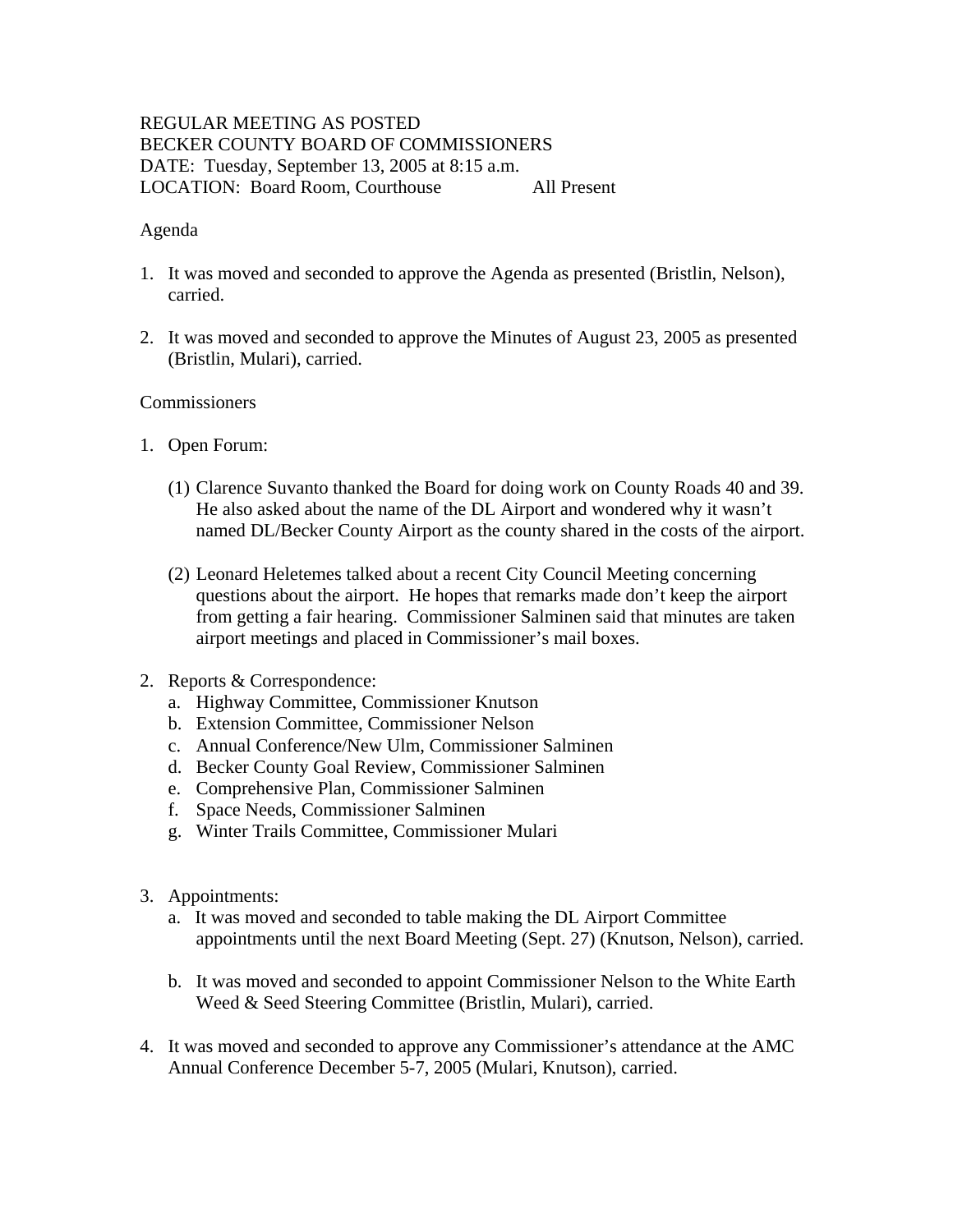## Auditor

- 1. It was moved and seconded to approve the Agenda as amended (Bristlin, Knutson), carried.
- 2. It was moved and seconded to approve a Gambling Permit for the National Multiple Sclerosis Society, Minnesota Chapter, for operations at Curley's on Cotton Lake, License Renewal for Jan. 1, 2006 through Dec. 31, 2007 (Bristlin, Mulari), carried.
- 3. It was moved and seconded to approve a Gambling Permit for the National Multiple Sclerosis Society, Minnesota Chapter, for operations at Northern Inn, License Renewal for Jan. 1, 2006 through Dec. 31, 2007 (Knutson, Bristlin), carried.
- 4. It was moved and seconded to pass Resolution No. 09-05-1F, directing that a hearing take place on Tuesday, September 20, 2005 at the County Board Room, Becker County Court House (Knutson, Bristlin), carried. The motion was amended to set the time for the hearing at 8:30 a.m. (Nelson, Bristlin), carried.

### Finance

- 1. It was moved and seconded to approve the Claims with an addition (Nelson, Bristlin), carried.
- 2. It was moved and seconded to approve the Becker County Attorney's Office Lease with the Lincoln Professional Center for fixed rent for two years beginning January 1, 2006 and ending on December 31, 2007. A provision is included whereby we could terminate the lease upon 90-days notice with an effective date of any time after June 30, 2007 for the sum of \$26, 700, payable in monthly installments of \$2,225 on the  $1<sup>st</sup>$ day of each month beginning January 1, 2006 (Mulari, Nelson), carried.
- 3. It was moved and seconded to approve the Parking Lot Lease with First Lutheran Church for two years beginning on October 1, 2005 and terminating on September 30, 2007 at 12:00 midnight calculated for the use and occupancy of 30-parking spaces for \$270 per month payable \$1,620 semi-annually on October 1, 2005 and March 1, 2006 and on each October 1 and March 1 thereafter, during the term of this lease (Mulari, Bristlin), carried.
- 4. The Cash Comparison and Investment Summary was reviewed.
- 5. The IRS made a mid-year increase to mileage reimbursement bringing it to \$.485/mile. The increase was announced on September 9, retro to September 1, 2005.
- 6. It was moved and seconded to pass Resolution No. 09-05-1C resolving that the proposed tax levy for 2006 is established as follows: Total Maximum Levy  $=$ \$14,268,181. This represents 3.90% as the maximum levy increase (Knutson, Mulari), carried.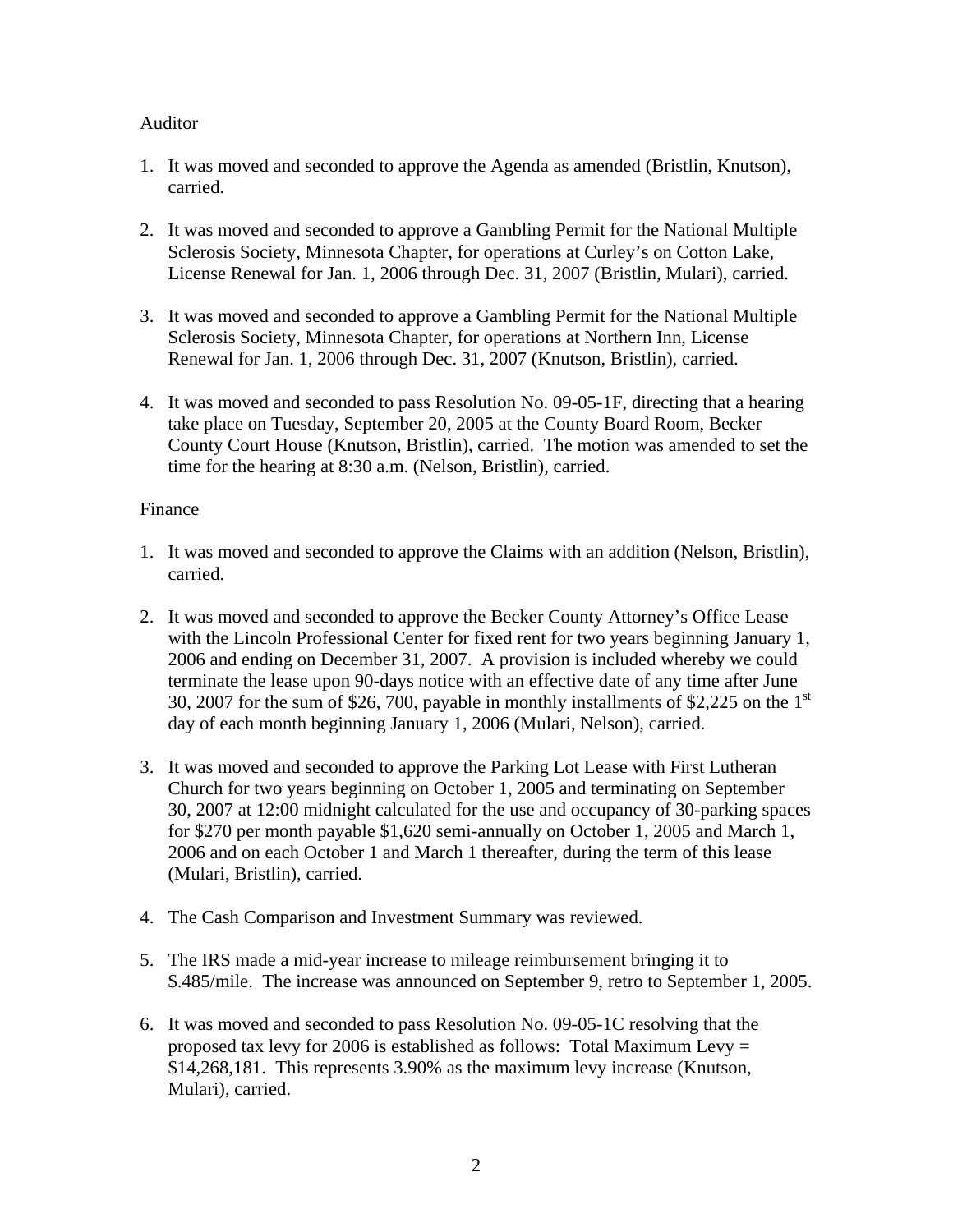- 7. It was moved and seconded to concur with the Environmental Committee's recommendation to decrease the solid waste fee for non-commercial parcels to \$0 (Knutson, Mulari), carried.
- 8. Sheriff Items later on Agenda.
- 9. IT Department requested Capital Purchases of 20-Computers, 2-Laptops, and 32- Monitors. 15-Human Services computers will be paid for out of the 2005 IT Budget (Bristlin, Nelson), carried.
- 10. Natural Resources Management. A \$4,000 check will be sent to start production of tracks for the trail groomer. Total cost of the tracks is \$12,225 and will be paid from the Snow Trails Budget.
- 11. It was moved and seconded to move forward to the final phase of the Human Services Parking Lot and recommend to advertise for bids (Bristlin, Mulari), carried.

### EDA

1. It was moved and seconded to pass Resolution No. 09-05-1A approving a Housing & Redevelopment Authority Tax Levy in the amount of \$175,633. in the 2006 Budget for the purpose of funding housing and economic related activities of the Becker County Economic Development Authority (Mulari, Nelson), carried.

# **Sheriff**

- 1. It was moved and seconded to pass Resolution No. 09-05-1E, to reclassify a part-time 32 hour dispatcher position to a full-time 40 hour dispatcher position in the County Sheriff's Department, and if filling of the full-time position results in a part-time vacancy to hire a permanent part-time 24 to 28 hour Dispatcher from the applicant pool list (Bristlin, Mulari), carried.
- 2. It was moved and seconded to accept the bids for the Squad Car Purchase and award the bid to Phelps Ford (Perham), low bidder at the cost of \$22,577.50 each for (3) Units for a total of \$67,732.50 (Mulari, Nelson), carried.

#### Human Services

- 1. It was moved and seconded to approve the Agenda as amended (Bristlin, Nelson), carried.
- 2. MFIP/CCSA Service Agreement. This was discussed as information only and will be brought back to the October 11, Board Meeting.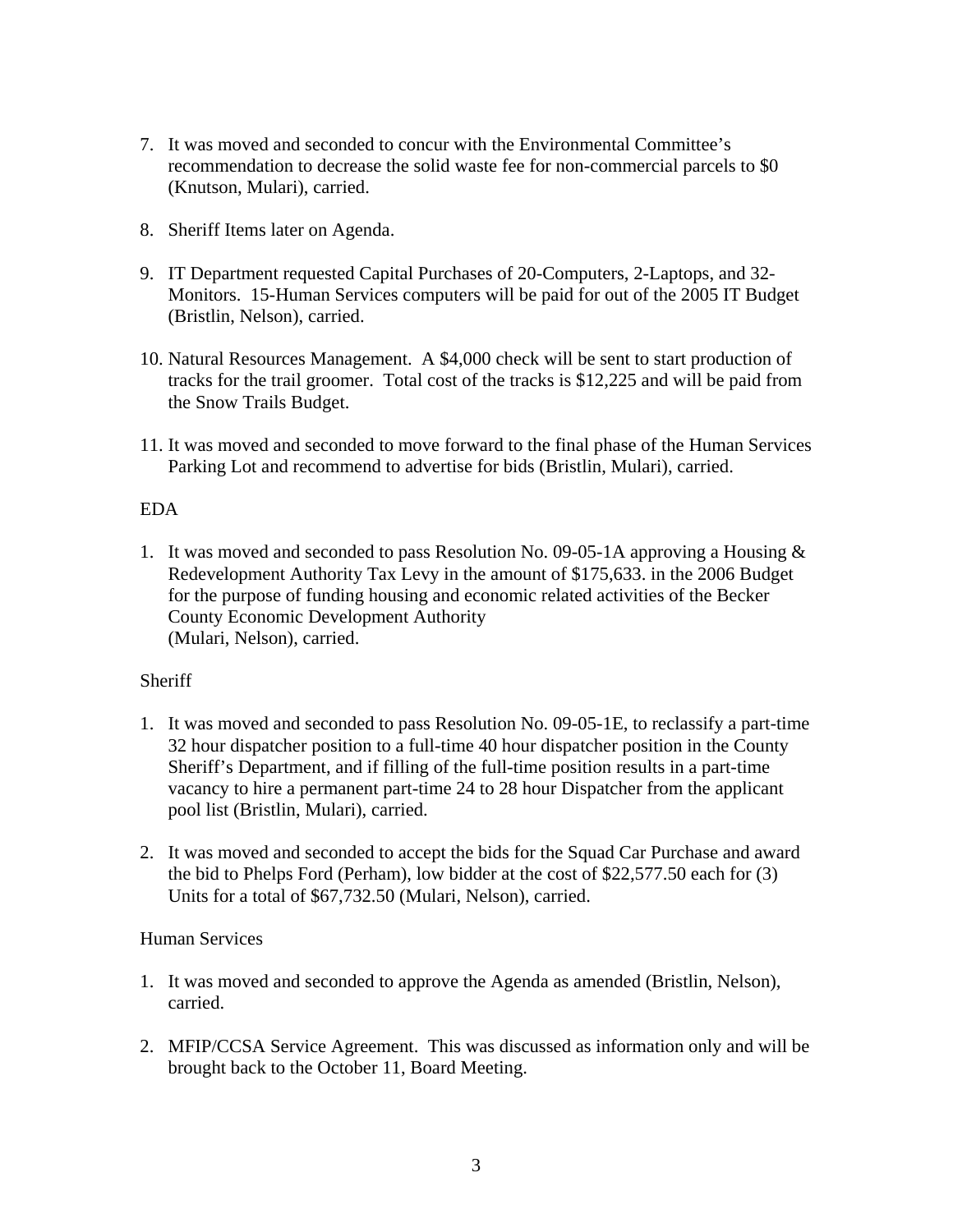- 3. It was moved and seconded to approve to submit the Child Care Assistance Plan that covers the Basic Sliding Fee Child Care Grant and child care for our MFIP recipients (Mulari, Nelson), carried.
- 4. It was moved and seconded to approve the Waubun Mental Health Contract, a joint venture with the Waubun School, Mahnomen County Mental Health Collaborative, the Special Ed District and Becker County with our share being \$4,365—which is reimbursed by Medical Assistance (Bristlin, Mulari), carried.
- 5. It was moved and seconded to approve the following Purchase of Services Contracts (Mulari, Nelson), carried.

Smith Group Home (Home and Community Based Waiver Services) Ghost Runner Errand Services (Non-Medical Services for Waiver Programs) CK Home Health Care, Inc (Home Care) Greenwood Connections (Home Care) St. Mary's Regional Health Care (Home Care)

- 6. Don Janes, Supervisor, Becker County Children's Mental Health and Children's Disabilities gave an overview on Children's Mental Health.
- 7. It was moved and seconded to approve the Human Services Claims (Mulari, Knutson), carried.
- 8. It was moved and seconded to approve the Community Health Claims (Mulari, Knutson), carried.
- 9. It was moved and seconded to approve the Transit Claims as approved by the Committee (Bristlin, Mulari), carried.

West Center CEDS Report

Kim Embretson, Nancy Straw and Paul Sukke gave the 2004 Report and it was moved and seconded to approve the request for a Resolution of Support to approve the 2005 Comprehensive Economic Development Strategy for West Central Minnesota (Nelson, Bristlin), carried.

#### NRM

- 1. It was moved and seconded to approve the Agenda as amended (Mulari, Bristlin), carried.
- 2. It was moved and seconded to approve the Request for Bids—Tree Seedling Purchase for the Spring of 2006 (Knutson, Mulari), carried.